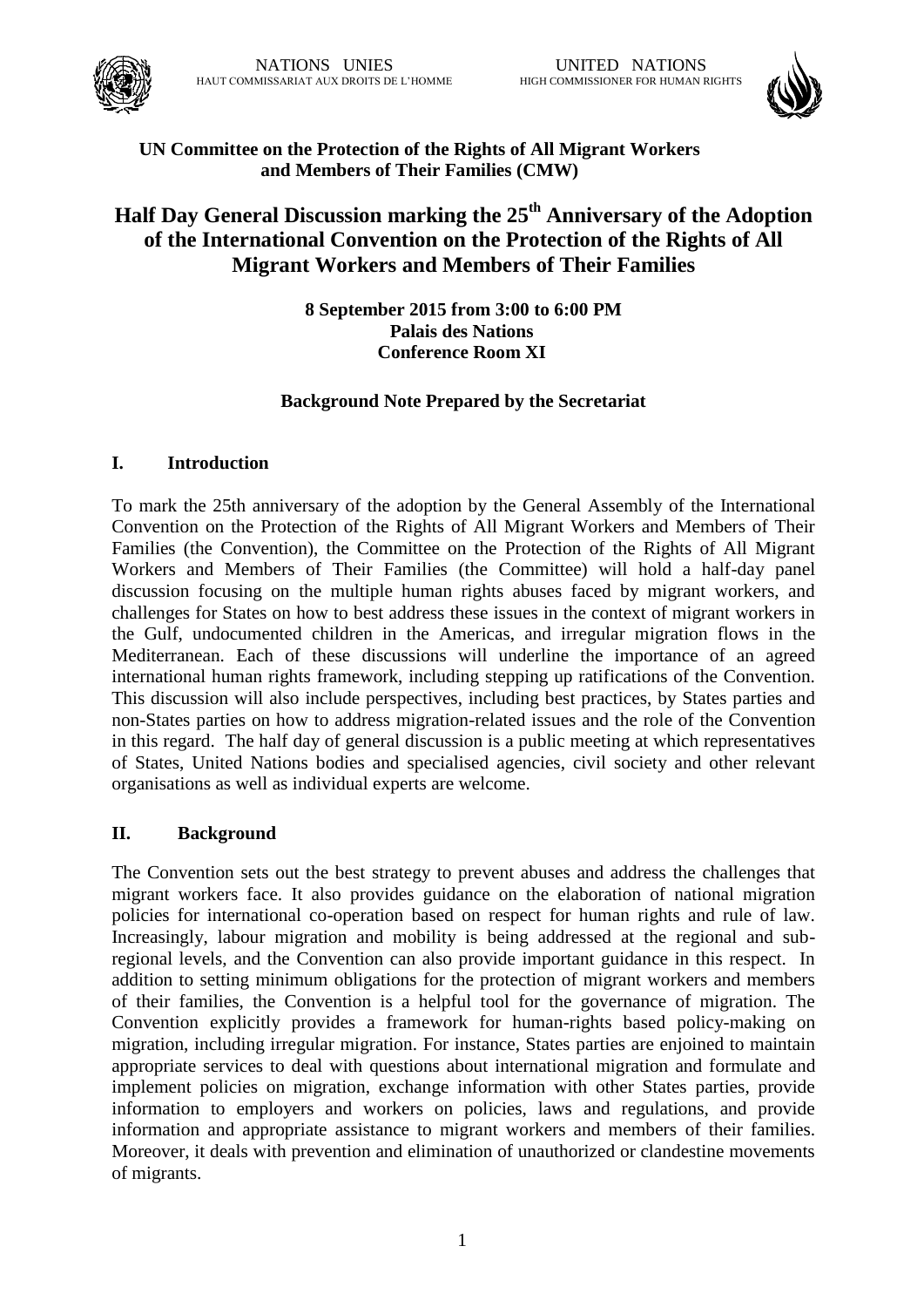



#### **III. Purpose**

International migration is a complex phenomenon dealing with overlapping issues relating to human rights of migrants, mixed migration flows, international protection, smuggling and trafficking, as well as other push and pull factors affecting migration, which calls for a comprehensive approach placing the human rights of migrants at the forefront. Speakers would be invited to focus on a number of issues to shed light on those areas where protection of migrant workers is of urgency, to highlight the challenges of States and the international community, and to promote a deeper understanding of this multi-faceted phenomenon which calls for a variety of responses.

#### **IV. Format**

After a general introduction, a panel discussion will take place, which will be followed by an interactive dialogue with participants. Taking into account the Convention, and in order to facilitate the exchange of views between panellists and participants, the discussion will center around the themes of the discussion, including solutions and examples of best practices.

#### *A. Issues*

News reports from all over the world describe a wide spectrum of work conditions and situations faced by migrant workers that constitute violations of international standards. Examples of these exploitative situations sustained by some migrant workers include working in dangerous or harmful conditions; high incidences of occupational injuries, deaths and sickness; receiving wages under the minimum baseline or not receiving wages at all; fraudulent practices; excessive working hours; illegal confinement by their employers; sexual harassment; threats and intimidation. In addition, at land, sea and air borders around the world, migrants experience discrimination and arbitrary decision-making, unlawful profiling and disproportionate interference with the right to privacy, torture and sexual and genderbased violence, and prolonged or arbitrary detention. All migrant workers are, first and foremost, human beings with human rights. The protection of all migrant workers against exploitation and abuse in the workplace or against discrimination at international borders, regardless of their migration status, is in line with the principle of non-discrimination as setout in the Convention and other international human rights instruments as well as States' responsibilities to respect, protect and fulfil the enjoyment of human rights for all persons within their jurisdiction or effective control.

#### *B. Solutions:*

*More regular migration channels:* The undeniable demand for migrant workers at all skill levels needs to be governed in a fairer, safer and more regular manner in accordance with human rights standards, reducing the attraction of smugglers and their promises which often turn into violence, exploitation and death. More attention must be paid to increasing regular channels of migratory movement, in terms of labour migration, family reunification and refugee resettlement. The overemphasis on law enforcement and border security issues to address irregular migration and smugglers without looking at the root causes will not address the problems linked to smuggling networks.